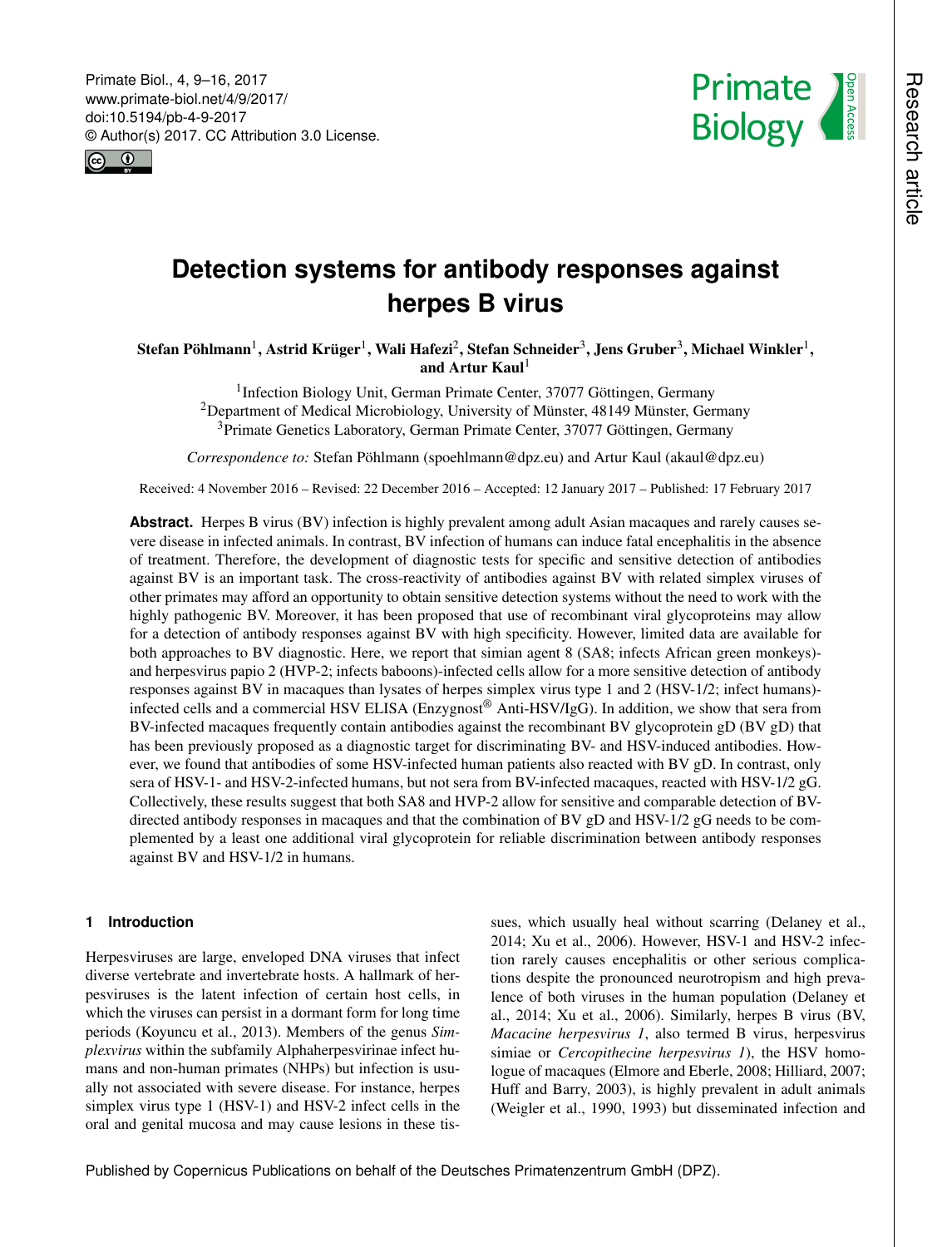severe disease are only rarely observed (Bailey and Miller, 2012; Carlson et al., 1997; Daniel et al., 1975; Dugan et al., 2013; McClure et al., 1973; Scharf et al., 2008; Simon et al., 1993) and may be linked to a compromised immune system (Bailey and Miller, 2012; Carlson et al., 1997; McClure et al., 1973; Scharf et al., 2008). In sum, simplex viruses of humans and NHPs are highly adapted to their natural hosts due to extensive co-evolution and rarely cause severe disease.

Although HSV-1 and HSV-2 infection of humans is mostly asymptomatic or associated with mild symptoms, these viruses can induce a lethal disease in certain NHPs, including marmosets (*Callithrix jacchus*) (Costa et al., 2011; Hatt et al., 2004; Imura et al., 2014; Longa et al., 2011; Mätz-Rensing et al., 2003). Conversely, transmission of BV from macaques to humans via bites, scratches or exposure to contaminated urine and feces can cause encephalitis (Elmore and Eberle, 2008; Hilliard, 2007; Huff and Barry, 2003). After the first description of BV infection and ensuing encephalitis in a laboratory worker in the 1930s (Gay and Holden, 1933; Sabin and Wright, 1934), about 40 human infections were reported. Before the availability of antiviral therapy, roughly 80 % of these infections had a fatal outcome (Elmore and Eberle, 2008; Hilliard, 2007; Huff and Barry, 2003). In contrast, no human infections with the HSV analogues of baboons, herpesvirus papio 2 (HVP-2, *Papiine herpesvirus 2*), and African green monkeys, Simian agent 8 (SA8, *Cercopithecine herpesvirus 2*), were reported and it is believed that these viruses might be apathogenic in humans. The reasons for the presumed differential pathogenicity of BV, HPV-2 and SA8 in humans are unclear.

In light of the severe threat to human health posed by BV, it is important to establish diagnostic tools that allow highly sensitive detection of antibodies against this virus. Moreover, diagnostic tests should be highly specific, since antibody responses against HSV and BV need to be discriminated in BVexposed humans. Approaches to attain these goals face several challenges: Generation of large volumes of BV-infected culture supernatants for diagnostic purposes may pose a risk for accidental infection, and work with BV in the US and UK is restricted to BSL4 laboratories. Moreover, simplex viruses of humans and macaques share a high degree of sequence homology and antibodies are frequently cross-reactive (Elmore and Eberle, 2008). Finally, antibody responses against BV in infected macaques may be established late after infection and may vary significantly over time (Elmore and Eberle, 2008; Hilliard, 2007; Hilliard and Ward, 1999). Previous studies addressed safety concerns regarding work with BV by using HSV, HPV-2 and SA8 as antigens for sensitive detection of antibody responses against BV but a systematic comparison of these antigens has not been reported (Eberle and Hilliard, 1989; Fujima et al., 2008; Heberling and Kalter, 1986; Ohsawa et al., 1999; Takano et al., 2001; Yamamoto et al., 2005). Moreover, recombinant viral surface proteins were employed for detecting BV-directed antibodies and evidence was reported that this approach might allow BV-directed responses to be discriminated from HSV-directed responses (Fujima et al., 2008; Perelygina et al., 2005). However, confirmation of these results by independent studies is largely lacking.

Here, we compared the suitability of HSV-1-, HSV-2-, SA8- and HPV-2-infected cells to sensitively detect BVspecific humoral responses, and we tested whether purified viral glycoproteins, BV gD, HSV-1gG and HSV-2 gG, allow us to discern between antibody responses raised against BV and HSV-1/HSV-2.

## **2 Material and methods**

#### 2.1 Cell culture

Vero and 293T cells were grown in Dulbecco's Modified Eagle's Medium (PAA Laboratories), supplemented with 10 % fetal bovine serum (Biochrom) and antibiotics (penicillin/streptomycin, PAA Laboratories). For subculturing and seeding, 293T cells were detached by resuspension in fresh culture medium and Vero cells were detached by using trypsin/EDTA (PAA Laboratories), respectively. 9E10 hybridoma cells (Evan et al., 1985) were grown in RPMI1640 supplemented with 10 % fetal bovine serum (Biochrom) and antibiotics (penicillin/streptomycin, PAA Laboratories) and diluted 1 : 10 for subculturing.

#### 2.2 Viruses

HSV-1, laboratory strain HSV-1 17syn+ (Brown et al., 1973), HSV-2, laboratory strain HSV-2 333 (Seth et al., 1974), HVP-2 and SA8 were amplified in Vero E6 cells and the development of a cytopathic effect was monitored by light field microscopy.

#### 2.3 Plasmids

The expression of a truncated form of BV gD, which encompasses the N-terminal 332 amino acids of gD and lacks the transmembrane domain, results in gD secretion into culture supernatants (Tanabayashi et al., 2001). To generate such an expression plasmid, BV gD was PCR amplified with primers SacI-Kozak-S1 BV gD (5'-GAGCTCACCATGGGGCCCGGCATCGCCGCG-3') and XhoI-His-Myc-XbaI-A 996 BV gD (5'-CTCGAGCTAA TGATGATGATGATGATGCAGATCCTCTTCTGAGATG AGTTTTTGTTCTCTAGAGGGGCCCTGGATGGTGACG TC-3') and inserted into plasmid pCAGGS (Niwa et al., 1991). Oligonucleotide XhoI-His-Myc-XbaI-A 966 BV gD added the sequence for a C-terminal Myc-6xHis antigenic tag, which allowed for the convenient detection of protein expression. For the expression of the N-terminal 191 amino acids of HSV-1 gG, PCR was performed with primers SacI-Kozak-S1 HSV-1 gG (5'-GAGCTCACCATGTCGCAGGGCGCCATGCG) and XbaI-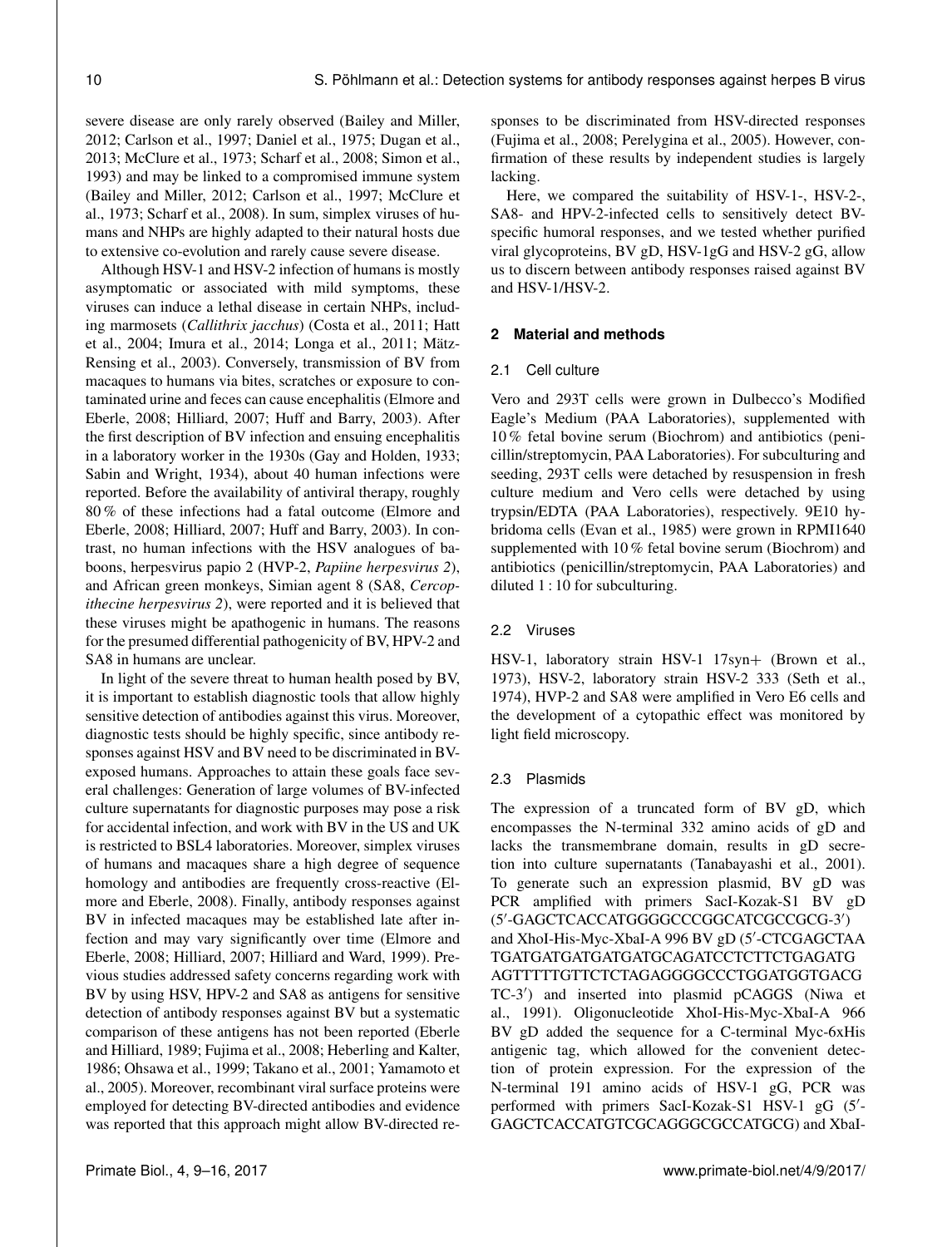A 573 HSV-1 gG (5'-TCTAGAGGTGTCCAGGGCGGGG GAGGC-3'). For construction of secreted HSV-2 gG, the sequences encoding the N-terminal 23 amino acids (predicted signal peptide of HSV-2 gG) were fused to the sequences encoding amino acids L343 to D650 of HSV-2 gG employing primers SacI-Kozak-S-SP/1027 HSV-2 gG (5'-GAGCTCACCATGCACGCCATCGCTCCCAGGTTGCTT CTTCTTTTTGTTCTTTCTGGTCTTCCGGGGACACGC GGCGGGCTCATGGCCTTGACCGAGGAC-3') and XbaI-A 1950 HSV-2 gG (5'-TCTAGAATCGAGAGCAGGGGA GGCCGTTAG-3<sup>'</sup>). The PCR-amplified HSV-1 gG and HSV-2 gG fragments were inserted into pCAGGS via SacI and XbaI. The integrity of all PCR-amplified sequences was verified by sequencing.

#### 2.4 Serum samples

Human sera were selected from samples submitted to the Virology Department at the University Hospital Erlangen which had been tested for herpes simplex IgG in routine diagnostics by a commercial HSV-1/2 ELISA assay (ETI HSV-1/2 IgG, DIA-SORIN) and an immunoblot for type-specific antibodies (recomLine HSV-1 and HSV-2 IgG, Mikrogen). The serum panel included sera containing antibodies against HSV-1 and/or HSV-2 and sera negative for HSV antibodies. Serum samples of macaques were collected for routine screening for BV antibodies and were analysed either with an anti-HSV ELISA kit (Enzygnost® Anti-HSV/IgG, Siemens) and/or the HVP-2 based ELISA described below.

# 2.5 Optimised Enzygnost® Anti-HSV/IgG Kit

The screening of monkey sera for herpes B virus antibodies was initially performed by commercially available anti-HSV ELISA Kit (Enzygnost® Anti-HSV/IgG, Siemens) as recommended by the manufacturer, with slight modifications. Modifications involved the replacement of the conjugate by rabbit anti-monkey IgG (H+L)-HRP (Nordic-MUbio) as described (Coulibaly et al., 2004).

# 2.6 Preparation of antigens and ELISA

Infection of cells and preparation of lysates was based on a previously described protocol (Ohsawa et al., 1999). In brief, Vero cells were seeded into 15 cm cell culture dishes and subconfluent monolayers were infected by HSV-1, HSV-2, HVP-2 or SA8 at low MOI. As a negative control, cells were mock infected. When cytopathic effects were observed throughout the monolayer, cell culture supernatant was removed and cells were washed with phosphate buffered saline (PBS). Subsequently, cells were covered with PBS/0.5 % Triton X-100 and detached using cell scrapers. Cell lysates were incubated on ice for 30 min and then clarified by centrifugation at 14 000 g for 30 s. The protein concentrations were determined by means of Pierce™ BCA Protein Assay Kit

(ThermoFisher Scientific) according to the instructions of the provider. Cell lysates were adjusted to a concentration of 1 µg  $\mu$ L<sup>-1</sup> by adding PBS/0.5 % Triton X-100 and stored at  $-80$  °C. For antibody screening,  $12 \times 8$  U-bottom strip plates (Greiner bio-one) were coated with antigens diluted to 10 ng/well in a coating buffer  $(50 \text{ mM } H_2CO_3$  [pH 9.6],  $20 \text{ mM}$  Tris HCl [pH 8.5],  $10 \text{ mM}$  Na<sub>2</sub>HPO<sub>4</sub> [pH 7.2], 1.4 mM  $KH_2PO_4$  [pH 7.2], and 70 mM NaCl) and were incubated overnight at  $4^{\circ}$ C. Subsequently, the coating buffer was removed and unspecific binding sites were blocked by adding 3 % bovine serum albumin (BSA) dissolved in PBS for 1 h at  $37^{\circ}$ C. Wells were washed once with 1 x washing buffer (Candor Bioscience GmbH) and 0.2 mL diluent (1 % BSA and 0.1 % Tween 20 dissolved in PBS) was added. Thereafter, 20 µL of serum/diluent mixture were added per well and the wells were incubated for 1 h at  $37^{\circ}$ C. Subsequently, the wells were washed four times with  $1\times$  washing buffer. For detecting macaque antibodies, rabbit anti-monkey IgG (H+L)-HRP (Nordic-MUbio) and for detecting human antibodies goat anti-human IgG (H+L)-HRP (Dianova) were diluted 1 : 23 000 in diluent, added to the wells and the wells incubated 1 h at 37 ◦C. Thereafter, the wells were washed four times with  $1 \times$  washing buffer and incubated for 30 min at room temperature after adding  $0.1$  mL 1-Step<sup>™</sup> Ultra TMB-ELISA Substrate Solution (ThermoFisher Scientific). The reaction was stopped by adding  $0.1$  mL  $1 M H<sub>2</sub> SO<sub>4</sub>$  and optical density was determined at 450 nm (Tecan Genios).

#### 2.7 Glycoprotein expression and purification

293T cells were transfected by calcium-phosphate precipitation with pCAGGS plasmids encoding BV gD-Myc-His, HSV-1 gG-Myc-His, and HSV-2 gG-Myc-His, respectively. After overnight incubation in a humidified atmosphere at  $37^{\circ}$ C and  $5\%$  CO2, cell culture medium was replaced by fresh FBS-free medium and incubated for an additional 24 h. Subsequently, cell culture medium was collected and stored at  $-20$  °C. The cells were maintained in fresh FBS-free medium and the collection of culture supernatants was repeated after an additional incubation period of 24 h. The recombinant glycoproteins were affinity purified from the culture supernatants by immobilised metal ion affinity chromatography (IMAC) on an ÄKTA avant FPLC system (GE Healthcare). The conditioned medium was cleared from dead cells and debris by sequential centrifugation for 10 min at 300 g and subsequently loaded to IMAC columns (HisTRAP Excel, 1 mL bed volume, GE Healthcare). Elution of bound proteins was performed by running a 10-column volume gradient with increasing imidazole concentration (0–300 mM) in PBS. 1 mL fractions were collected and monitored for protein contents and contaminations by recording UV absorption at 260 and 280 nm. Subsequently, glycoproteins were dialysed by means of Slide-A-Lyzer® MIMI Dialysis Devices (10K MWCO; ThermoFisher Scientific) according to the instructions of the manufacturer. The concentration of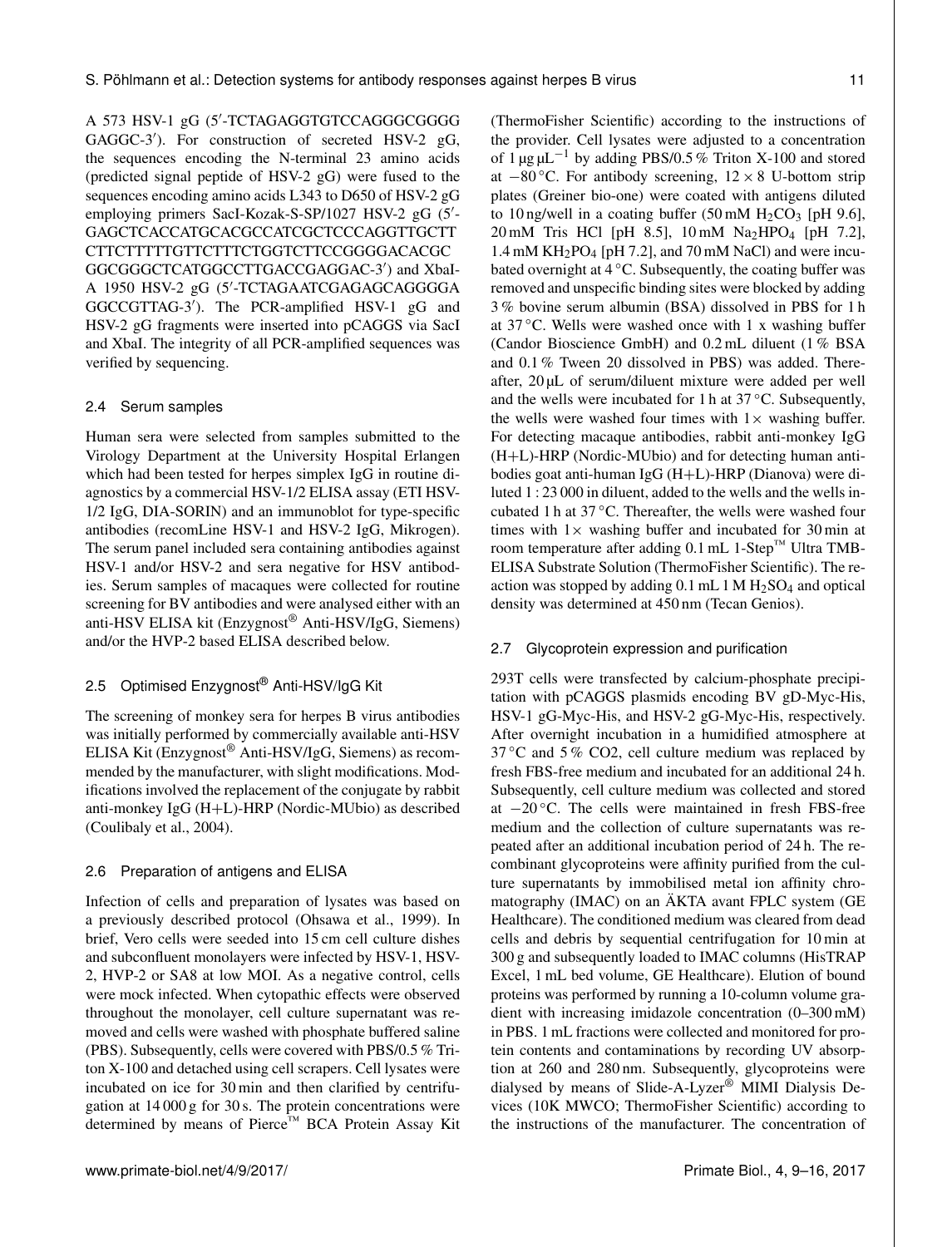dialysed proteins was determined by using Pierce™ BCA Protein Assay Kit (ThermoFisher Scientific). Proteins were dissolved (1 : 1) in glycerol and stored at  $-80$  °C. In parallel, aliquots were analysed by western blot and Coomassie staining. For western blot analysis, comparable amounts of the glycoproteins were separated by SDS-PAGE and transferred onto nitrocellulose membranes. Undiluted 9E10 hybridoma cell culture supernatant containing an anti-Myc antibody (Evan et al., 1985) was used as the primary antibody and a peroxidase-coupled anti-mouse antibody (1 : 10 000, Dianova) served as a secondary antibody. Signal detection was carried out in a ChemoCam imager together with the ChemoStar professional software (Intas) using 1 mL solution A (1.25 µM luminol sodium (Sigma) dissolved in 100 mM Tris [pH 8.6]),  $100 \mu L$  solution B (6.7  $\mu$ M p-comaric acid (Sigma) dissolved in DMSO), and  $1.5 \mu L$  3%  $H_2O_2$ .

#### 2.8 Immunoblot

For immunoblot detection of the presence of antibodies against alphaherpesviruses in human and macaque sera, identical amounts of BV gD, HSV-1 gG or HSV-2 gG were resuspended in  $2 \times$  SDS-containing lysis buffer (50 mM Tris [pH 6.8], 10 % glycerol, 2 % SDS, 5 %  $\beta$ -mercaptoethanol, 0.1 % bromophenol blue, 1 mM EDTA) and boiled for 15 min at 96 ◦C, separated by SDS-PAGE and transferred onto nitrocellulose membranes. Nitrocellulose membranes were blocked with 5 % milk powder in PBS-T (PBS with 0.1 % Triton X-100). After three washing steps with PBS-T, nitrocellulose membranes were cut to strips of approx. 4 mm in width. Afterwards, membrane strips were incubated for 1 h at room temperature with macaque or human sera (1 : 100 dilution in 5 % milk powder/PBS-T). After being washed three times for 10 min in PBS-T, membrane strips were incubated for 1 h at room temperature with secondary antibodies (1 : 2500 dilution in 5 % milk powder/PBS-T). Rabbit anti-monkey IgG (H+L)-Biotin (Nordic-MUbio) was used for detecting monkey antibodies and goat anti-human IgG (y-chain)-Biotin (Sigma) was used for detecting human antibodies. After three washing steps with PBS-T for 10 min, membrane strips were incubated for 1 h at room temperature with streptavidin-alkaline-phosphatase (Promega) that was diluted 1 : 5000 in PBS-T. Subsequently, membrane strips were washed three times for 10 min with PBS-T. A commercially available alkaline-phosphate substrate (BCIP/NBT (Plus); Moss, INC.) was used to detect bound antibodies. The reaction was stopped by rinsing membrane strips with  $H_2O$ .

#### **3 Results**

# 3.1 SA8 and HPV-2 antigens allow for efficient detection of antibodies generated against BV

To develop a sensitive in-house test for simplex-virusspecific antibodies in macaques, we first compared the crossreactivity of previously characterised human and macaque sera with SA8-, HPV-2, HSV-1 or HSV-2 antigens. To this end, we infected Vero cells with these viruses at low MOI, and prepared cell lysates after the infections had caused cytopathic effects to a comparable extent. Thereafter, we coated plates with identical protein concentrations for subsequent ELISA-based antibody detection. In this test system, a macaque serum, known to react against BV bound robustly to lysates from HPV-2- and SA8-infected cells while binding to control lysates from uninfected cells, was inefficient (Fig. 1). The reactivity with lysates from HSV-1- and particularly HSV-2-infected cells was reduced compared to lysates from HPV-2- and SA8-infected cells. Increased reactivity with the cognate antigen was also observed for the other sera tested: sera from HSV-1- and HSV-2-infected patients reacted most efficiently with HSV-1 and HSV-2, respectively, and an intermediate phenotype was observed with a serum known to be reactive against both HSV-1 and HSV-2 (Fig. 1). These results indicate extensive cross-reactivity of antibodies raised against simplex viruses of humans and macaques. Moreover, our observations suggest that HPV-2 and SA8 antigens are suitable for detecting antibodies raised against BV, in keeping with published data (Ohsawa et al., 1999; Takano et al., 2001; Yamamoto et al., 2005). Since no marked difference was observed in the reactivity of macaque sera with SA8 and HPV-2, HPV-2 was arbitrarily chosen for subsequent analysis.

# 3.2 HVP2-based ELISA allows for detecting antibodies raised against BV with higher sensitivity than a HSV-1-based ELISA

We next compared sensitivity of the HPV-2-based ELISA with a commercially available system (Enzygnost® Anti-HSV/IgG, Siemens) that was optimised for detecting BV antibodies in macaques as described previously (Coulibaly et al., 2004). A side-by-side comparison of both ELISAs with identical secondary antibody revealed a higher sensitivity of the HPV-2-based assay (Fig. 2a), in keeping with the results obtained with lysates of infected cells (Fig. 1). Moreover, several macaque sera diagnosed as negative or equivocal employing the HSV-1-based assay were tested positive using HPV-2 antigen (Fig. 2b). These results indicate that lysates from HVP-2-infected cells might allow for detecting antibodies raised against BV with higher sensitivity than the optimised anti-HSV ELISA Kit.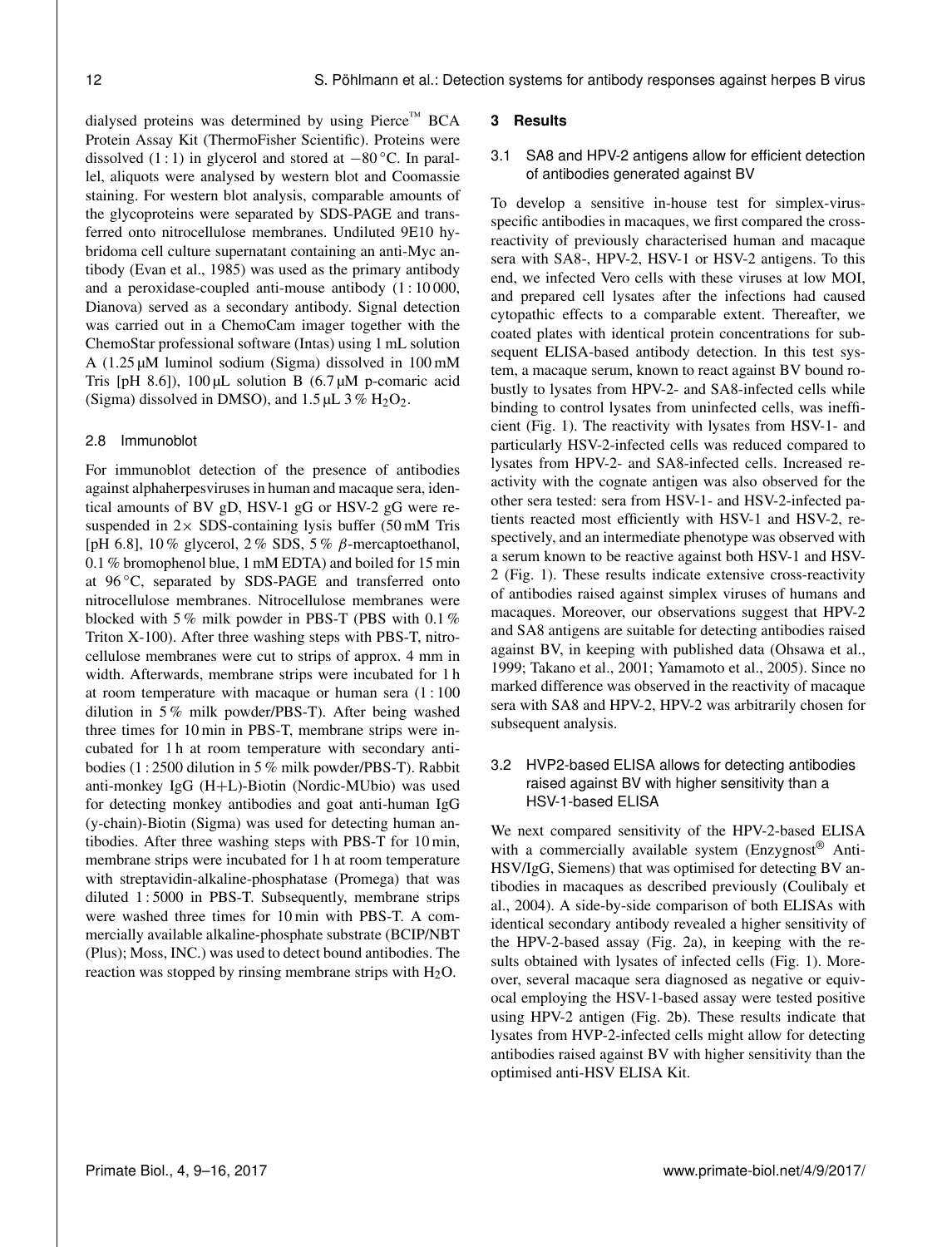

**Figure 1.** HVP-2 and SA-8 antigens allow for a more sensitive detection of antibodies raised against BV than HSV antigens. Reactivity of BV antibody-positive macaque serum M 2675 ( $\alpha$ -BV, macaque), HSV-1 antibody-positive human serum H 2391 ( $\alpha$ -HSV-1, human), HSV-1/2 antibody-positive human serum H 4337  $(\alpha$ -HSV-1/2, human) and HSV-2 antibody-positive human serum H 8935 ( $\alpha$ -HSV-2, human) with lysates prepared from HVP-2, SA8, HSV-1, HSV-2, and uninfected Vero cells (control) was analysed by ELISA. Optical density (OD 450 nm, y axis, linear) measured for 2-fold serially diluted sera was plotted against the serum dilution factor  $(x \text{ axis}, \text{logarithmic})$ .

# 3.3 Evidence that recombinant BV gD and HSV-1/2 gG might allow for specific detection of antibodies raised against BV

The surface proteins of herpesviruses mediate entry into host cells and are targets for neutralising antibodies. Variation in the glycoprotein sequences between simplex viruses of humans and NHPs might allow for detecting antibodies against these viruses with high specificity. We tested this concept employing BV gD and HSV-1 and HSV-2 gG, since a com-



**Figure 2.** HPV-2-based ELISA allows for a more sensitive detection of antibody responses against BV than a commercial HSV ELISA. (a) Reactivity of BV-antibody-positive macaque serum M 2675 (HVP-2, Enzygnost) and BV-antibody-negative macaque serum M 16322 (control) against HPV-2 lysates and Enzygnost Kit-coated wells was examined. The optical density (OD 450 nm, y axis, linear) of 2-fold serially diluted sera are plotted against serum dilution factor  $(x \text{ axis}, \text{ logarithmic})$ . (b) Sera from cynomolgus macaques diluted 1 : 100, 1 : 150 and/or 1 : 300 were tested in the HPV-2-based ELISA or the optimised Enzygnost Kit. Results were assessed as follows: negative (−): ratio between reactivity with infected cells and uninfected cells below 2.5-fold, equivocal  $(\pm)$ : ratio between 2.5 and 5-fold, and positive  $(+)$ : ratio above 5.

parable approach has previously been documented (Fujima et al., 2008). To generate recombinant proteins, glycoprotein variants lacking the transmembrane domain but harbouring a C-terminal myc-His-antigenic tag were transiently expressed in 293T cells and purified from culture supernatants. Gelelectrophoresis and staining with Coomassie blue as well as western blot analysis revealed that proteins of the expected sizes were expressed and that purification was efficient (Fig. 3). It should be noted that the relatively low signal for HSV-2 gG upon staining with Coomassie blue was likely due to the presence of glycoforms with a heterogeneous molecular weight.

Immunoblot analysis employing the recombinant proteins for detecting simplex virus-specific antibodies revealed a strong reaction of several macaque sera with BV gD. Moreover, two human sera from HSV-1-positive individuals and a serum from an HSV-2-positive human donor reacted with gD (Fig. 4). In contrast, none of the macaque sera reacted appreciably with gG of HSV-1 and HSV-2 origin while these proteins were efficiently recognised by sera obtained from HSV-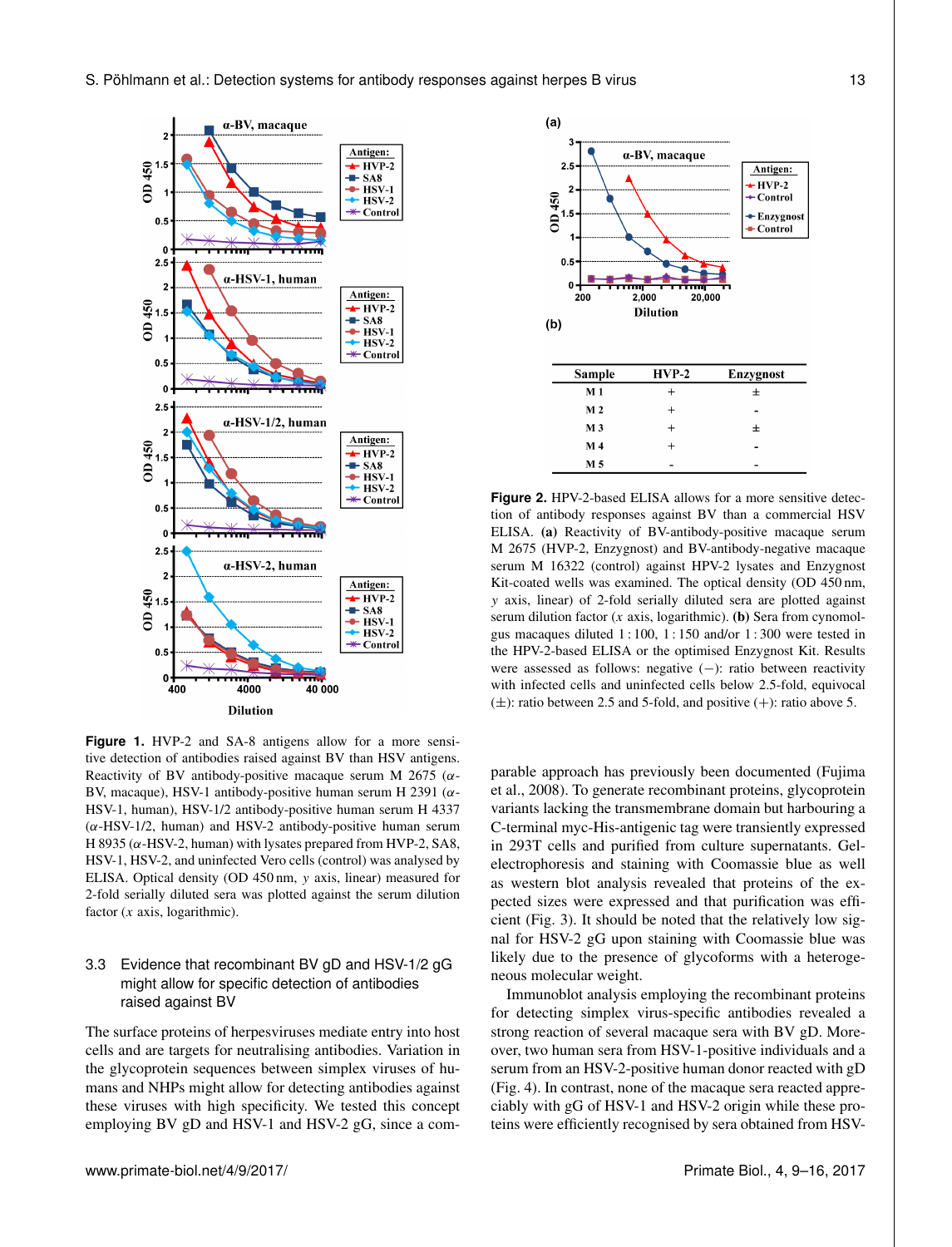

**Figure 3.** Analysis of purified viral glycoproteins. Equal amounts of recombinant gD of BV (BV gD), gG of HSV-1 (HSV-1 gG) gG of HSV-2 (HSV-2 gG) were separated on SDS-PAGE and visualised by Coomassie blue stain (a) or detected by anti-myc antibody after being separated by SDS-PAGE and transferred onto a nitrocellulose membrane (b).

1- and/or HSV-2-infected humans (Fig. 4). These observations suggest that antibodies induced upon HSV-1 infection may cross-react with BV gD while the humoral response to BV infection might rarely encompass antibodies that crossreact with HSV-1/2 gG. As a consequence, the combination of BV gD and HSV-1/2 gG might be suitable to determine whether macaques developed antibody responses against BV or HSV-1/2 but cannot be used to discriminate whether human patients developed antibodies against BV or HSV-1/2.

# **4 Discussion**

The prevention of human exposure to BV, specific detection of BV infection of humans and establishment of BV-free macaque colonies (Yee et al., 2016) depend on the availability of diagnostic systems, which allow for the detection of antibodies against simplex viruses of human and NHP origin with high sensitivity and specificity. Our study shows that SA8- and HPV-2-infected cells allow for the detection of antibodies raised against BV with higher sensitivity than HSV-1- and HSV-2-infected cells. Moreover, we provide evidence that antibodies elicited against BV efficiently bind to BV gD but not HSV1/2 gG while antibodies produced in response to HSV-1 infection may cross-react with BV gD.

The high virulence of BV in humans calls for efforts to exploit less pathogenic simplex viruses of human and NHP origin for the detection of antibody responses to BV infection. This approach makes use of cross-reactivity of antibodies and was previously employed by several studies (Ohsawa et al., 1999; Takano et al., 2001; Yamamoto et al., 2005). They demonstrate that SA8- or HPV-2-infected cells allow for detecting humoral responses against BV with largely the same efficiency as authentic BV antigen. In contrast, lysates from HSV-1-infected cells were slightly less efficient (Oh-



**Figure 4.** Evidence that recombinant BV gD and HSV-1/2 gG might allow for a discrimination of antibody responses against BV and HSV-1/2 in macaques. Reactivity of macaque and human sera with gD of BV (BV gD), gG of HSV-1 (HSV-1 gG), gG of HSV-2 (HSV-2 gG) immobilised on nitrocellulose membranes was examined. Macaque sera were selected for analysis based on reactivity with HPV-2 in the ELISA format. Additionally, human sera which had been tested for HSV-1/2 in routine diagnostics by a commercial ELISA assay (ETI HSV-1/2 IgG, DIA-SORIN) and an immunoblot for type-specific antibodies (recomLine HSV-1 and HSV-2 IgG, Mikrogen) were used. Results of previous tests with HPV-2 ELISA (macaque sera) or recomLine HSV-1 and HSV-2 IgG immunoblot (human sera) are depicted as negative (−) or positive (+) at the bottom of corresponding immunoblots. Designations at the head depict the source and nomenclature of sera.

sawa et al., 1999). The present study essentially confirms these findings and suggests that SA8 and HPV-2-based systems might allow to detected antibodies raised against BV with comparable efficiency. Collectively, use of BV-related simplex viruses for diagnostic purposes allows convenient detection of humoral responses against BV with high sensitivity and with modest cost and is thus suitable for colony screening and related purposes.

BV and human simplex viruses encode eight major glycoproteins (gB, gC, gD, gE, gG, gH, gI and gL), which are inserted into the viral envelope and facilitate attachment of virions to target cells and fusion of the viral membrane with a target cell membrane (Perelygina et al., 2003). Several of these glycoproteins encode regions which vary significantly between simplex viruses, and the use of recombinant proteins might thus allow discriminating humoral responses raised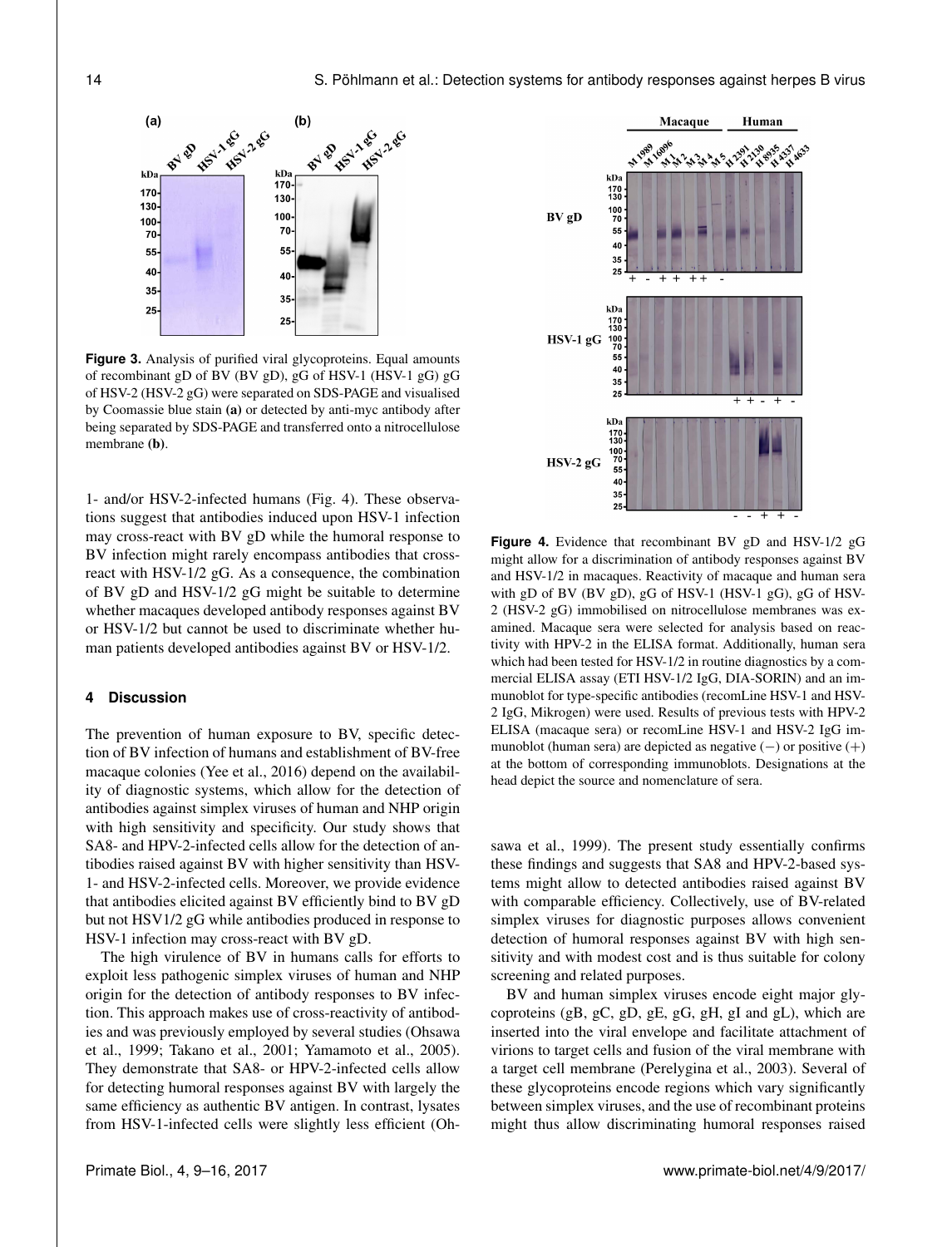against BV and human simplex viruses. Two previous studies exploited this approach. Fujima and colleagues reported that sera from BV-positive macaques react with BV gD but not HSV-1/2 gG while the reverse observation was made for sera from HSV-1/2-positive individuals (Fujima et al., 2008). Perelygina and coworkers documented that gB, gC, gD and the membrane associated from of gG (mgG) of BV origin allow for efficient detection of antibody responses to BV infection (Perelygina et al., 2005). Moreover, analysis of human sera revealed that antibodies generated in response to HSV-1/2 infection usually do not cross-react with BV mgG and gC (Perelygina et al., 2005). Our results are in agreement with the observation by Fujima and colleagues that sera from BV-positive macaques do not cross-react with HSV-1/2 gG and confirm that BV gD is a useful antigen for the sensitive detection of antibody responses to BV infection. In fact, sensitivity of the BV gD-based system was higher than that of the HVP-2-based assay (please compare reactivity of serum M5 in Figs. 2b and 4). However, our data also suggest that BV gD can be recognised by human sera that are reactive with HSV-1 and thus might not be suitable to discriminate whether antibody responses were elicited against HSV-1 or BV.

In sum, our study shows that both SA8 and HPV-2 can be used as antigens for detecting humoral responses against BV and that recombinant BV gD and HSV-1/2 gG can be employed to discriminate whether a macaque was infected with BV or HSV. Further studies are required to identify combinations of recombinant proteins allowing to discern whether a HSV-1-positive human patient was subsequently infected by BV. Recombinant BV gC and mgG might be suitable for these endeavours (Perelygina et al., 2005).

# **5 Data availability**

All relevant data are presented in the manuscript. For additional information, please contact the corresponding authors.

**Author contributions.** Artur Kaul, Stefan Pöhlmann and Michael Winkler conceived and designed experiments. Artur Kaul analysed data. Stefan Pöhlmann and Artur Kaul wrote the manuscript. Wali Hafezi and Michael Winkler provided essential reagents. Astrid Krüger, Artur Kaul, Stefan Schneider and Jens Gruber performed experiments.

**Competing interests.** The authors declare that they have no conflict of interest.

**Acknowledgements.** Human sera were kindly provided by Klaus Korn, Virology Department, University Hospital Erlangen. HVP-2 and SA8 were kindly provided by Matthew Jones, Public Health England, Wellington House, London.

Edited by: K. Mätz-Rensing Reviewed by: B. Schmidt and one anonymous referee

# **References**

- Bailey, C. C. and Miller, A. D.: Ulcerative cheilitis in a rhesus macaque, Vet. Pathol., 49, 412–415, 2012.
- Brown, S. M., Ritchie, D. A., and Subak-Sharpe, J. H.: Genetic studies with herpes simplex virus type 1. The isolation of temperature-sensitive mutants, their arrangement into complementation groups and recombination analysis leading to a linkage map, J. Gen. Virol., 18, 329–346, 1973.
- Carlson, C. S., O'Sullivan, M. G., Jayo, M. J., Anderson, D. K., Harber, E. S., Jerome, W. G., Bullock, B. C., and Heberling, R. L.: Fatal disseminated cercopithecine herpesvirus 1 (herpes B infection in cynomolgus monkeys (*Macaca fascicularis*), Vet. Pathol., 34, 405–414, 1997.
- Costa, E. A., Luppi, M. M., Malta, M. C., Luiz, A. P., de Araujo, M. R., Coelho, F. M., da Fonseca, F. G., Ecco, R., and Resende, M.: Outbreak of human herpesvirus type 1 infection in nonhuman primates (*Callithrix penincillata*), J. Wildlife Dis., 47, 690–693, 2011.
- Coulibaly, C., Hack, R., Seidl, J., Chudy, M., Itter, G., and Plesker, R.: A natural asymptomatic herpes B virus infection in a colony of laboratory brown capuchin monkeys (*Cebus apella*), Lab Animal, 38, 432–438, 2004.
- Daniel, M. D., Garcia, F. G., Melendez, L. V., Hunt, R. D., O'Connor, J., and Silva, D.: Multiple Herpesvirus simiae isolation from a rhesus monkey which died of cerebral infarction, Lab. Anim. Sci., 25, 303–308, 1975.
- Delaney, S., Gardella, C., Saracino, M., Magaret, A., and Wald, A.: Seroprevalence of herpes simplex virus type 1 and 2 among pregnant women, 1989–2010, JAMA, 312, 746–748, 2014.
- Dugan, M. A., Courtney, C., and Howerth, E. W.: Pathology in practice. B virus infection in a rhesus macaque, J. Am. Vet. Med. A., 242, 1233–1235, 2013.
- Eberle, R. and Hilliard, J. K.: Serological evidence for variation in the incidence of herpesvirus infections in different species of apes, J. Clin. Microbiol., 27, 1357–1366, 1989.
- Elmore, D. and Eberle, R.: Monkey B virus (*Cercopithecine herpesvirus 1*), Comp. Med., 58, 11–21, 2008.
- Evan, G. I., Lewis, G. K., Ramsay, G., and Bishop, J. M.: Isolation of monoclonal antibodies specific for human c-myc protooncogene product, Mol. Cell Biol., 5, 3610–3616, 1985.
- Fujima, A., Ochiai, Y., Saito, A., Omori, Y., Noda, A., Kazuyama, Y., Shoji, H., Tanabayashi, K., Ueda, F., Yoshikawa, Y., and Hondo, R.: Discrimination of antibody to herpes B virus from antibody to herpes simplex virus types 1 and 2 in human and macaque sera, J. Clin. Microbiol., 46, 56–61, 2008.
- Gay, F. P. and Holden, M.: The herpes encephalitis problem, J. Infect. Dis., 53, 287–303, 1933.
- Hatt, J. M., Grest, P., Posthaus, H., and Bossart, W.: Serologic survey in a colony of captive common marmosets (*Callithrix jacchus*) after infection with herpes simplex type 1-like virus, J. Zoo. Wildlife Med., 35, 387–390, 2004.
- Heberling, R. L. and Kalter, S. S.: Dot immunobinding assay of viral antigen and antibodies, Dev. Biol. Stand., 64, 199–203, 1986.